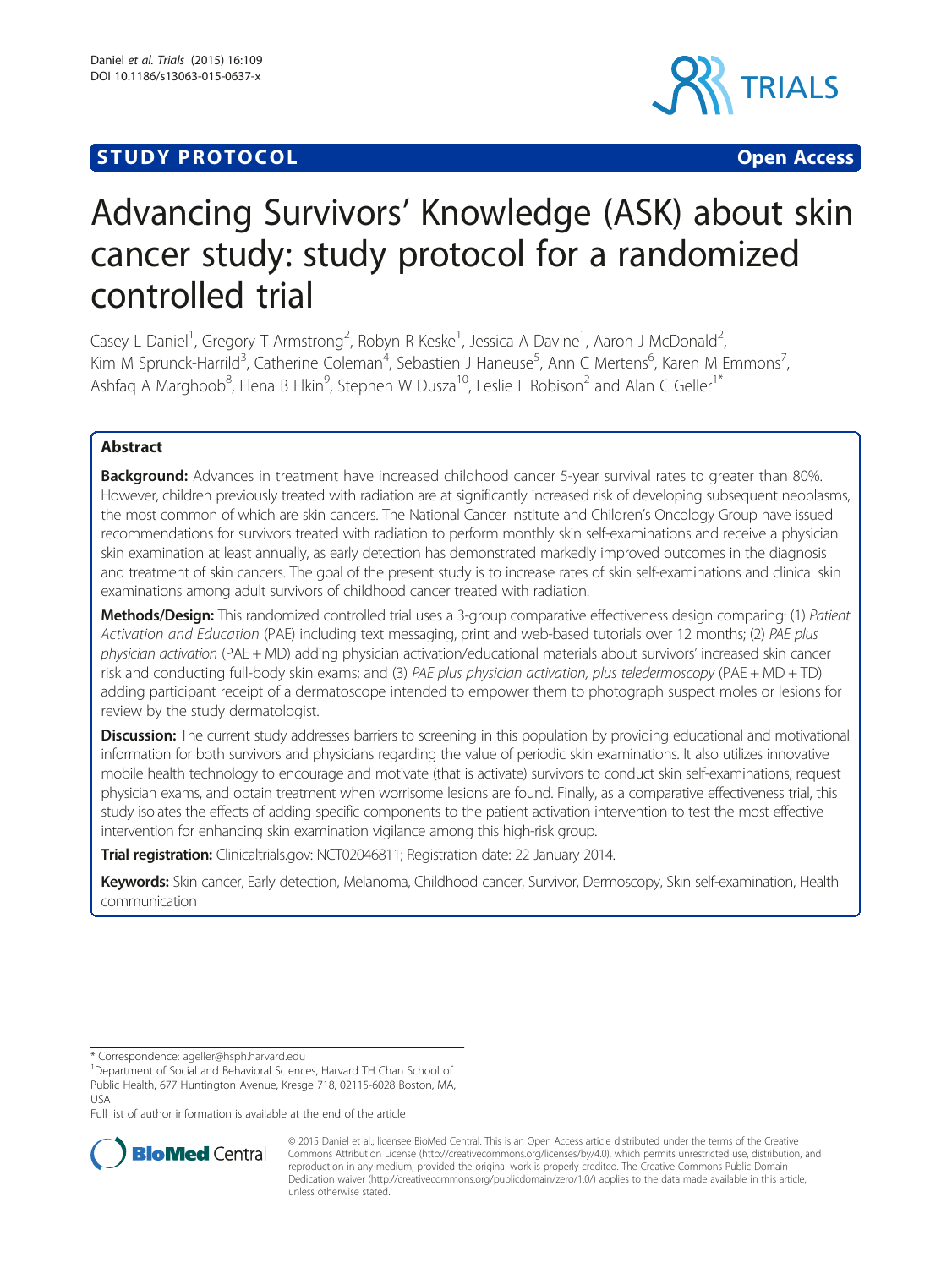## Background

Advances in diagnosis and treatment for children with cancer have contributed to an overall 5-year survival rate that currently exceeds 80% [[1](#page-9-0)]. There are over 420,000 estimated survivors of childhood cancer in the United States [[2\]](#page-9-0). In a study of 1,713 childhood cancer survivors using clinical evaluations, Hudson et al. found that 95% of these individuals experienced at least 1 chronic health condition by age 45 [[3,4](#page-9-0)]. The late effects of the treatment of childhood cancer includes impaired growth and development, decreased or loss of fertility, organ dysfunction, cognitive impairment [[2,5](#page-9-0),[6](#page-9-0)], and second neoplasms which occur in an estimated 20.5% of these individuals [\[7](#page-9-0)-[11](#page-9-0)]. Among survivors receiving radiation treatment, the relative risk of developing a subsequent neoplasm is 2.7  $(CI = 2.2$  to 3.3). These neoplasms most frequently occur within the radiation field [\[8](#page-9-0)].

Skin cancers, primarily basal cell carcinomas (BCCs), are the most common subsequent neoplasm faced by childhood cancer survivors [[8,12,13\]](#page-9-0). Approximately 20 years after receiving radiation therapy, when most of these patients are in their 30s, this population faces the prospect of multiple and recurrent skin cancers at rates much greater than that of an age-matched general population [\[8,12-14](#page-9-0)]. Adult survivors of childhood cancer under 35 who were treated with radiation have nearly a 40-fold risk for non-melanoma skin cancer and more than 2.5 times the risk of melanoma compared with the general population [[13](#page-9-0),[15](#page-9-0),[16](#page-9-0)]. Delay of identification and diagnosis of skin cancer can result in unnecessary morbidity [\[17\]](#page-9-0). Most recent evidence indicates that earlier diagnosis of a BCC can lead to smaller tumors, potentially less extensive treatment, better outcomes, and lower treatment costs [\[18\]](#page-9-0).

Because of the extraordinarily high skin cancer rates in this special population, in April 2012 (updated in April 2014), the National Cancer Institute released a  $PDQ^{\circ}$  (evidence-based data summary) strongly encouraging the use of the annual dermatological exam to screen for earlyonset skin cancer in childhood cancer survivors [[19](#page-9-0)]. The Children's Oncology Group also specifies in its long-term survivorship guidelines that survivors of childhood cancer who received radiation should check their skin monthly for changes and have a thorough skin examination by a health care provider at least once a year [\[20](#page-9-0)].

## Importance of early detection

Skin cancer and its precursors 'writes their message in the skin for all of us to see' and can be easily seen by the patient, their providers, and significant others [\[21-25](#page-9-0)]. Therefore, teaching skin self-examination and encouraging patients to alert their physicians to skin changes provides a key opportunity for education and early detection. In the general population, thorough skin selfexamination (TSSE), although only practiced by 15% of subjects, reduced mortality due to melanoma by an estimated 60% in one major case-control study [[26](#page-9-0)]. Physician diagnosis was associated with a markedly higher rate of thinner melanoma in Australia [\[27\]](#page-9-0), and a nearly 50% reduction in melanoma mortality in a region in Germany compared with unscreened control populations from adjacent regions in Germany and all of Denmark [\[28\]](#page-9-0).

The American Academy of Dermatology has recommended the practice of skin self-examination to detect new and or changing lesions [[29\]](#page-9-0). Individuals are encouraged to perform skin self-examinations regularly (for example, monthly) using the ABCDE (Asymmetry, Border, Color, Diameter, Evolution) algorithm [\[30\]](#page-10-0). Individuals should also request periodic full-body skin examinations as a national study of physicians indicate that they are more inclined to screen when requested to do so by their patients [\[31\]](#page-10-0). Such practices are particularly meaningful for those at highest risk for skin cancer, such as individuals treated with radiation during childhood. However, previous studies have demonstrated that only 29% of survivors report that they have ever received a physician skin examination for cancer [\[32\]](#page-10-0).

## Methods/Design

#### Study objectives and specific aims

The objective of this randomized study, entitled Advancing Survivors' Knowledge (ASK) About Skin Cancer, is to determine the impact of a 12-month Patient Activation and Education intervention focused on early detection of skin cancer and timely medical follow-up among childhood cancer survivors treated with radiation. Key components of the ASK intervention utilize innovative technologies to activate patients to conduct skin self-examinations, request physician exams, and obtain treatment when worrisome lesions are found.

The specific aims of this study are: (1) to determine the impact of a Patient Activation and Education (PAE) intervention with and without physician activation (PAE + MD) and teledermoscopy  $(PAE + MD + TD)$  on skin cancer early detection practices measured at 12 and 18 months; (2) to determine the impact of the intervention on time to diagnosis; and (3) to estimate the cost and costeffectiveness of the intervention. The intervention will teach skin cancer early detection skills to survivors, connect them with health care resources, and prompt medical staff who see this population to perform clinical skin exams.

#### Study participants

The study will be conducted using the cohort of the Childhood Cancer Survivor Study (CCSS), funded by NCI grant U24 CA55727 (Principal Investigator, GT Armstrong). This cohort includes participants from 50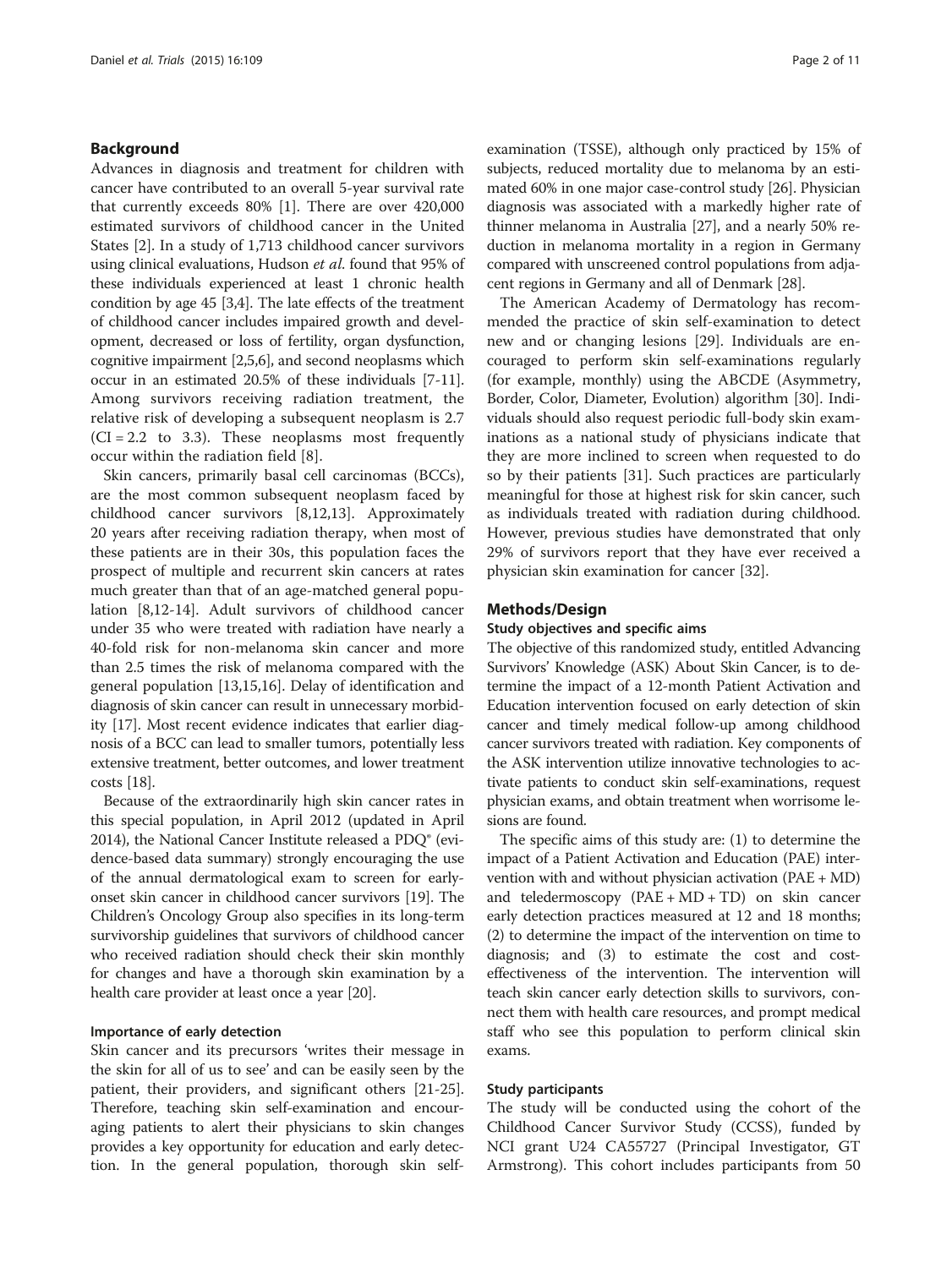states diagnosed with a childhood cancer between 1970 and 1986 before age 21 years. Participants have been recruited by 27 clinical sites in the United States (US) and Canada. As of 2007, there were 12,323 known living participants, 46% of the sample were female, median age was 36 years, 73% were under age 40 years, 88% were White, non-Hispanic, and 25% had at least a college education [[33-35\]](#page-10-0).

Eligibility criteria for the ASK study include: (1) current age of 18 years or older; (2) previously treated with radiation for childhood cancer; (3) having seen their primary care physician or oncologist in the previous 2 years or planning to do so in the next year; (4) having no personal history of a skin cancer diagnosis, (5) possession of a cellular phone that can receive text messages, and (6) access to a DermLite (3Gen, San Juan Capistrano, CA, USA) compatible smartphone or tablet. Informed consent will be obtained from each enrolled participant in the ASK study.

## Conceptual model

The ASK study is guided by the 13-item Patient Activation Measure (PAM) [\[36](#page-10-0)], which posits that activated patients are better prepared to participate in self-management activities. Patient activation is increasingly seen as central to achieving improvements in the quality of care, better health outcomes, and less costly health care service utilization. Activation involves 4 stages: (1) believing that taking an active role as a patient is important, (2) having the confidence and knowledge necessary to take action, (3) actually taking action to maintain and improve one's health, and (4) staying the course even under stress [\[36\]](#page-10-0).

Individuals with higher levels of patient activation are more likely to engage in preventive behaviors such as attending routine check-ups and undergoing screening [[37](#page-10-0)]. Utilizing key aspects of the PAM framework, the ASK study intervention was developed to emphasize the importance of understanding one's role in managing his/her health and having the knowledge, skills, and confidence to do so.

Since 2004, numerous cross-sectional studies and randomized controlled trials have found patient activation to be related to healthy behaviors, appropriate use of the health care system, consumer behaviors (for example, researching physician qualifications, preparing a list of questions for a doctor visit), and chronic care selfmanagement [\[38](#page-10-0)-[41](#page-10-0)]. In an intervention trial of chronic disease patients, Hibbard and colleagues found positive change in activation resulted in positive change in various self-management behaviors [\[42](#page-10-0)]. Similarly, in a webbased randomized controlled trial for adults with asthma, hypertension, or diabetes, Solomon and colleagues determined that an online intervention had both positive and significant effects on the patient activation levels of participants in the intervention group (specifically attitudes toward knowledge, skills, and confidence in self-managing health), noting their increased likelihood to adhere to recommended health care practices [\[43\]](#page-10-0).

Evidence suggests that primary care providers can play an important role in increasing patient activation [[38,44\]](#page-10-0). For example, one study found that patients who report that their provider helped them learn to monitor their condition, set goals, and/or set up an exercise program, were more activated than patients who did not have this experience [\[38\]](#page-10-0). In addition to patient activation, the ASK study includes a primary care activation component described below.

#### Design overview

This randomized controlled trial uses a three-group comparative effectiveness design comparing (Figure [1](#page-3-0)):

- Patient Activation and Education (PAE), including text messaging, web-based educational content, and print resources;
- PAE plus physician activation  $(PAE + MD)$ : adding physician activation/educational materials (web and print) targeted to identified primary care providers;
- PAE plus physician activation, plus teledermoscopy  $(PAE + MD + TD)$ : adding participant receipt of a dermatoscope and instructions for use. Teledermoscopy is a potentially valuable resource that may reduce costs and increase efficiency for both patients and physicians by providing expert skin assessments remotely [\[45\]](#page-10-0).

## Primary study outcomes

Primary study outcomes will be measured at baseline, 12- and 18-months and include the following: (1) at least 1 thorough skin self-examination completed by the patient in the 2 months prior to both the 12- and 18 month survey; (2) at least 1 physician skin examination prior to 18-month survey; and, (3) reduction of the time interval between the first finding of a suspect lesion and a diagnostic visit.

## Procedures

#### Eligibility screening

Participants of the CCSS cohort who received radiation for their childhood cancer and were not known to have a personal history of skin cancer are eligible to participate. Recruitment for the current intervention coincided with the release of the CCSS Follow-Up 5 (FU5) survey; therefore, FU5 is utilized as a recruitment screening tool. Individuals who fulfill the criteria listed above are sent the screening questions: (1) Have you been diagnosed with a skin cancer; (2) Have you seen a regular health care provider in the past 2 years, or do you plan to see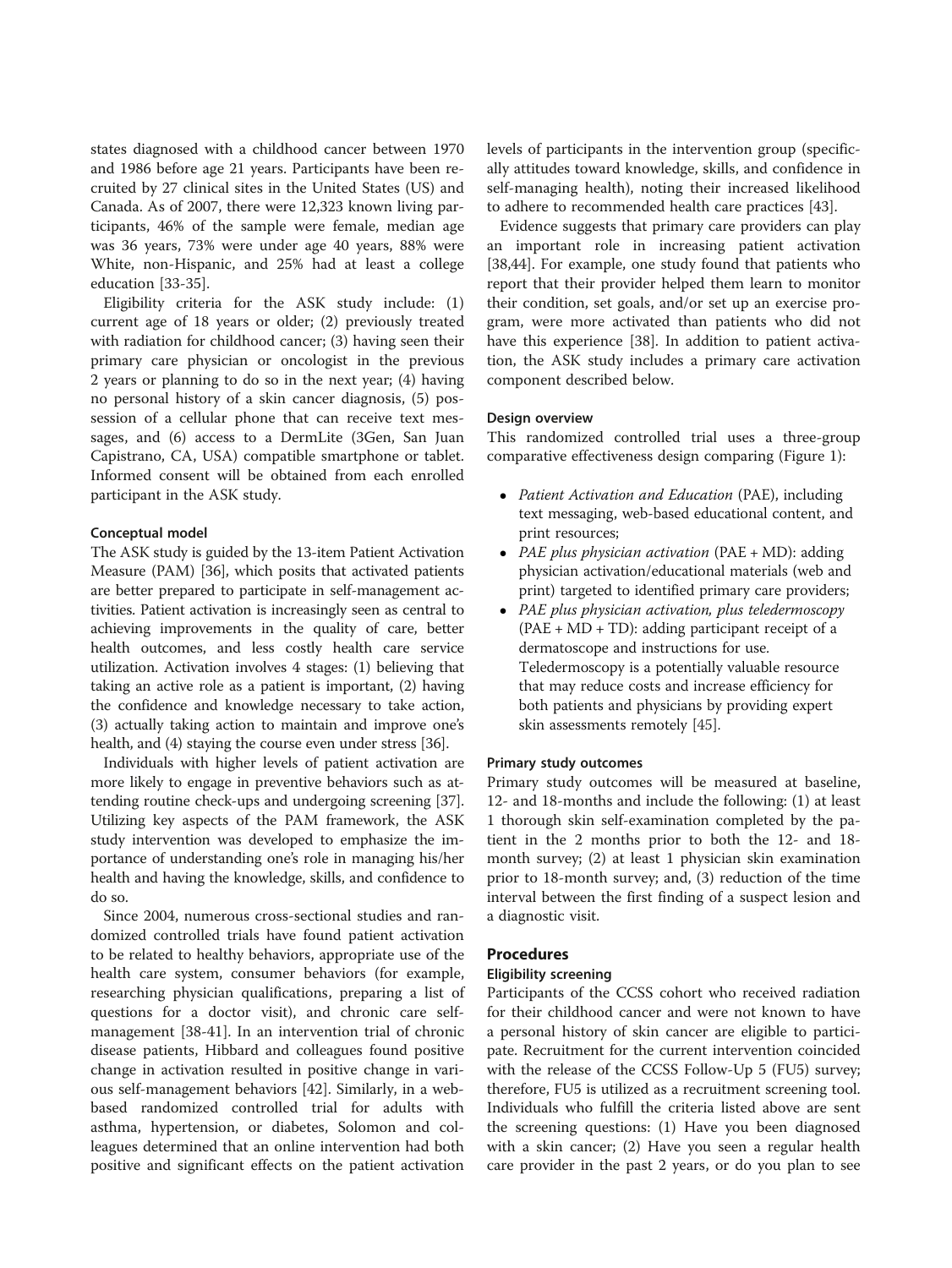<span id="page-3-0"></span>

one in the next year; (3) Do you have a mobile phone that can receive text messages; and, (4) Do you have access to a smartphone or tablet? Participants are eligible to participate in the ASK study if they answer 'no' to the first question and 'yes' to the remaining questions.

#### Recruitment

The study protocol was reviewed and approved by the Institutional Review Board of Harvard TH Chan School of Public Health (approval number: IRB12-0002). Participants who meet study eligibility criteria will be invited to enroll. The invitation packet includes the invitation letter, Health Insurance Portability and Accountability Act (HIPAA) authorization, consent form, and the baseline survey.

Upon receipt of the completed survey and HIPAA authorization, the participant is officially enrolled in the study and randomized to one of three study arms. Within 7 days of randomization, each participant receives an enrollment packet that includes: a letter welcoming them to the study; print materials about their skin cancer risk, how to conduct skin self-examinations, an appointment checklist providing tips and suggestions about physician skin examinations for participants to reference when they go to see their doctor; and details about how to access the study website. Participants in Arm 3 also receive the dermatoscope and instructions for attaching it to their smartphone, using it, and uploading photos to the photo repository.

#### Intervention components

The key intervention components are summarized in Table [1.](#page-4-0) The content of developed materials was partially influenced by Key Informant Interviews ( $n = 6$ , 50% female) conducted with members of the study cohort from which

participants are being recruited. Common themes from these interviews regarding skin cancer knowledge and screening practices, attitudes about survivor status, preferences for receiving health information, and Internet and mobile phone connectivity and use were foundational in designing the communication strategy that guided development of the study's name, logo, website, and print materials. A key development in the functionality and user-friendliness of the intervention is the added development of a specially designed mobile interface of the study website for convenient and functional access on mobile devices such as mobile phones and tablets. Provider intervention materials were guided by discussions with both primary care physicians and physician specialists. The study name/logo, website, educational print materials, and image repository were developed by the Health Communication Core of Dana-Farber Cancer Institute [\(www.healthcommcore.org\)](http://www.healthcommcore.org/) in collaboration with study staff.

## Arm 1: Patient Activation and Education

All participants receive educational print materials; access via individual login to the study website, which provides additional information, videos, and images of abnormal lesions; text messages designed to prompt use of the website and the target behaviors; and study staff contact information. After receipt of the introductory materials packet, participants are encouraged to use the study website for education about typical and atypical lesions, and then to examine themselves for any lesions of concern. It is anticipated that employment of the PAM will guide participants toward increased awareness of their risk of skin cancer while positively encouraging them to engage in recommended screening behaviors.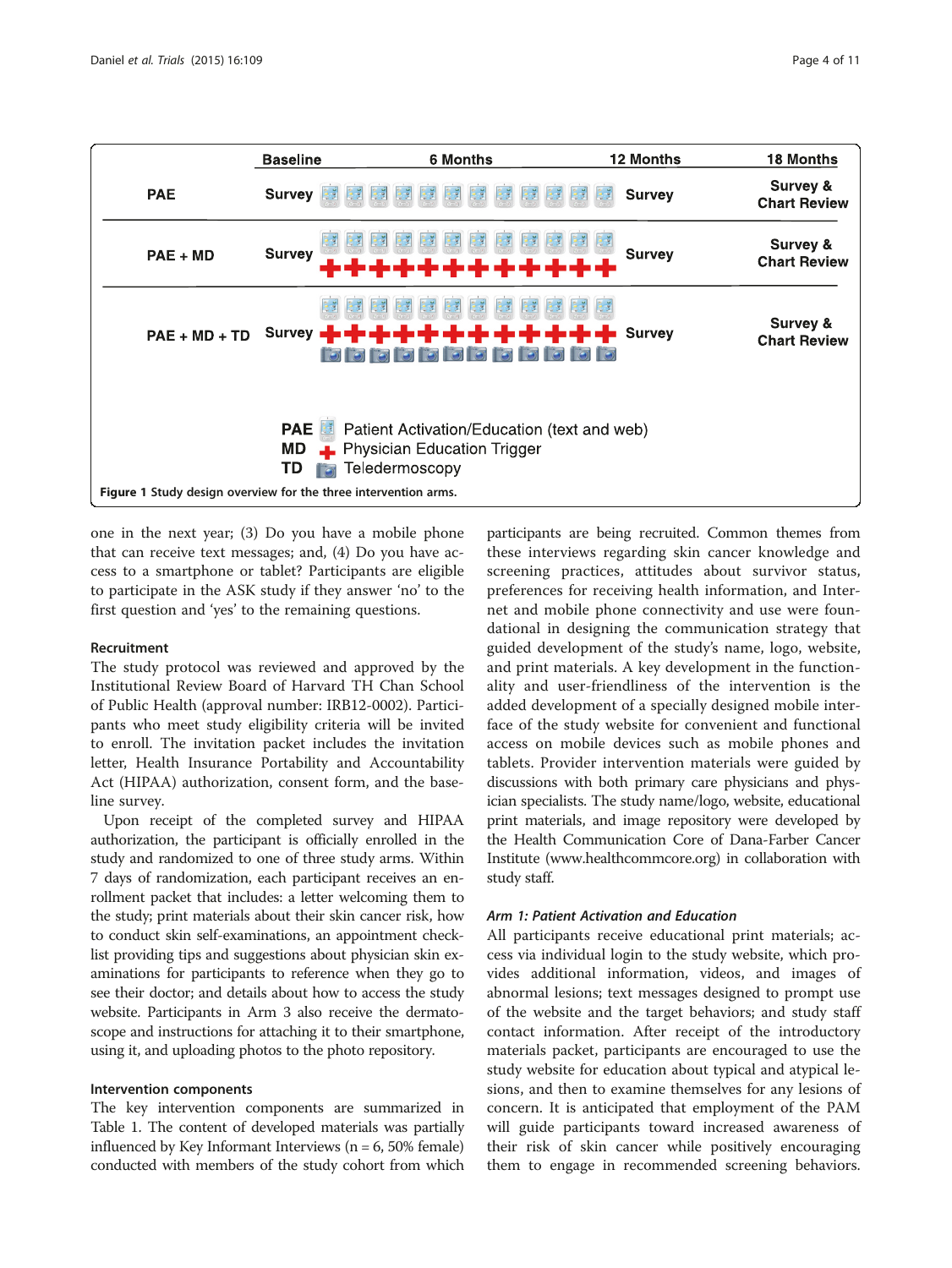## <span id="page-4-0"></span>Table 1 Core intervention components of the three arms

|                                                                       | Intervention Content<br>strategy |                                                                                                                                                                                                                                                                                                                 | Mediating variables addressed                                                                                                            |
|-----------------------------------------------------------------------|----------------------------------|-----------------------------------------------------------------------------------------------------------------------------------------------------------------------------------------------------------------------------------------------------------------------------------------------------------------|------------------------------------------------------------------------------------------------------------------------------------------|
| <b>PAE</b>                                                            | $\cdot$ 14 text<br>messages      | • 1 text: welcoming participants to the study                                                                                                                                                                                                                                                                   | • PAM components:                                                                                                                        |
|                                                                       |                                  | • 12 texts: reminders to conduct thorough skin self-<br>examinations (TSSE), prompts to see a health care provider<br>(HCP) for suspect lesions, messages highlighting key areas on<br>targeting mediators and suggesting relevant website content<br>(for example, demo of TSSE, risk factors for skin cancer) | Playing an active role in early detection                                                                                                |
|                                                                       |                                  | • 1 text: reminding participants about the 18-month<br>survey                                                                                                                                                                                                                                                   | Self-efficacy re TSSE and asking HCP for skin<br>exam                                                                                    |
|                                                                       | • Study<br>website               | • Information about skin cancer risk among survivors, and<br>the key role that skin self-examinations and early detection<br>(ED) play                                                                                                                                                                          | Knowledge/awareness                                                                                                                      |
|                                                                       |                                  |                                                                                                                                                                                                                                                                                                                 | Taking action                                                                                                                            |
|                                                                       |                                  | • Information about how to conduct a self-examination<br>and clinical images illustrating what to look for                                                                                                                                                                                                      | · Risk perception: re cancer status                                                                                                      |
|                                                                       |                                  | • Information about how to ask a HCP for a skin exam:                                                                                                                                                                                                                                                           | • Barrier reduction                                                                                                                      |
|                                                                       |                                  | Printable checklist                                                                                                                                                                                                                                                                                             |                                                                                                                                          |
|                                                                       |                                  | Guide to discussion                                                                                                                                                                                                                                                                                             |                                                                                                                                          |
|                                                                       |                                  | • Information about preventive behaviors                                                                                                                                                                                                                                                                        |                                                                                                                                          |
|                                                                       |                                  | • Interactive skin exam quizzes                                                                                                                                                                                                                                                                                 |                                                                                                                                          |
|                                                                       |                                  | • Tips for making ED a priority                                                                                                                                                                                                                                                                                 |                                                                                                                                          |
|                                                                       |                                  | • Lay summaries of research on the efficacy of skin exams                                                                                                                                                                                                                                                       |                                                                                                                                          |
|                                                                       |                                  | • Videos and links to additional resources about skin cancer                                                                                                                                                                                                                                                    |                                                                                                                                          |
| PAE + MD (Additional<br>components/Mediators activation<br>addressed) | • Physician<br>packet            | • Introduction letter describing intervention and encouraging<br>MDs to do a full-body skin examination at the patient's<br>next visit                                                                                                                                                                          | • Self-efficacy to perform a skin examination on<br>the patient                                                                          |
|                                                                       |                                  | • Guide to conducting a full skin cancer examination                                                                                                                                                                                                                                                            |                                                                                                                                          |
|                                                                       |                                  | · Information about survivors' increased risk of skin cancer                                                                                                                                                                                                                                                    |                                                                                                                                          |
|                                                                       |                                  | • Access to the provider section of the ASK website,<br>which houses additional resources including clinical<br>images illustrating what to look for                                                                                                                                                            |                                                                                                                                          |
|                                                                       | • Study<br>website               | • Information about skin cancer risk among survivors, and<br>the key roles that skin exams and early detection (ED) play                                                                                                                                                                                        | • Barrier reduction related to HCP provision of<br>skin examination (for example, how to do exam;<br>how to identify suspicious lesions) |
|                                                                       |                                  | • Video demonstration of how to conduct a thorough<br>clinical skin examination                                                                                                                                                                                                                                 |                                                                                                                                          |
|                                                                       |                                  | • Summaries of research on the efficacy of skin exams                                                                                                                                                                                                                                                           |                                                                                                                                          |
|                                                                       |                                  | • Videos and links to additional resources regarding skin cancer                                                                                                                                                                                                                                                |                                                                                                                                          |
|                                                                       |                                  | • Access to all participant website materials                                                                                                                                                                                                                                                                   |                                                                                                                                          |
| $PAE + MD + TD$                                                       | • Telederm                       | · Participant given dermatoscope attachment                                                                                                                                                                                                                                                                     | • Barrier reduction decrease wait times for dermatology<br>review of lesions                                                             |
|                                                                       |                                  | • Website provides information about typical and atypical<br>lesions                                                                                                                                                                                                                                            |                                                                                                                                          |
|                                                                       |                                  | • As part of regular TSSE, participant takes photographs<br>of suspect lesions and sends to study dermatologist                                                                                                                                                                                                 |                                                                                                                                          |
|                                                                       |                                  | • Teledermoscopy report sent within 1 week, includes<br>instructions to health care provider about needed follow-up<br>or treatment                                                                                                                                                                             |                                                                                                                                          |

Abbreviations: PAE, Patient Activation and Education, PAE + MD, PAE plus physician activation; PAE + MD + TD, PAE plus physician activation, plus teledermoscopy, PAM, Patient Activation Measure.

Participants receive 14 separate text messages (Table [2](#page-5-0) for examples) throughout the 18-month period designed to encourage them to: (1) carefully examine their skin for cancer with the aid of the study's tools, such as pictorial diagrams and photographs of abnormal lesions for reference; (2) discuss concerns with and request skin exams from their physicians utilizing a checklist that they can print to bring to their physician visit or access on the mobile study site during their appointment; and, (3) develop a collaborative care plan (between the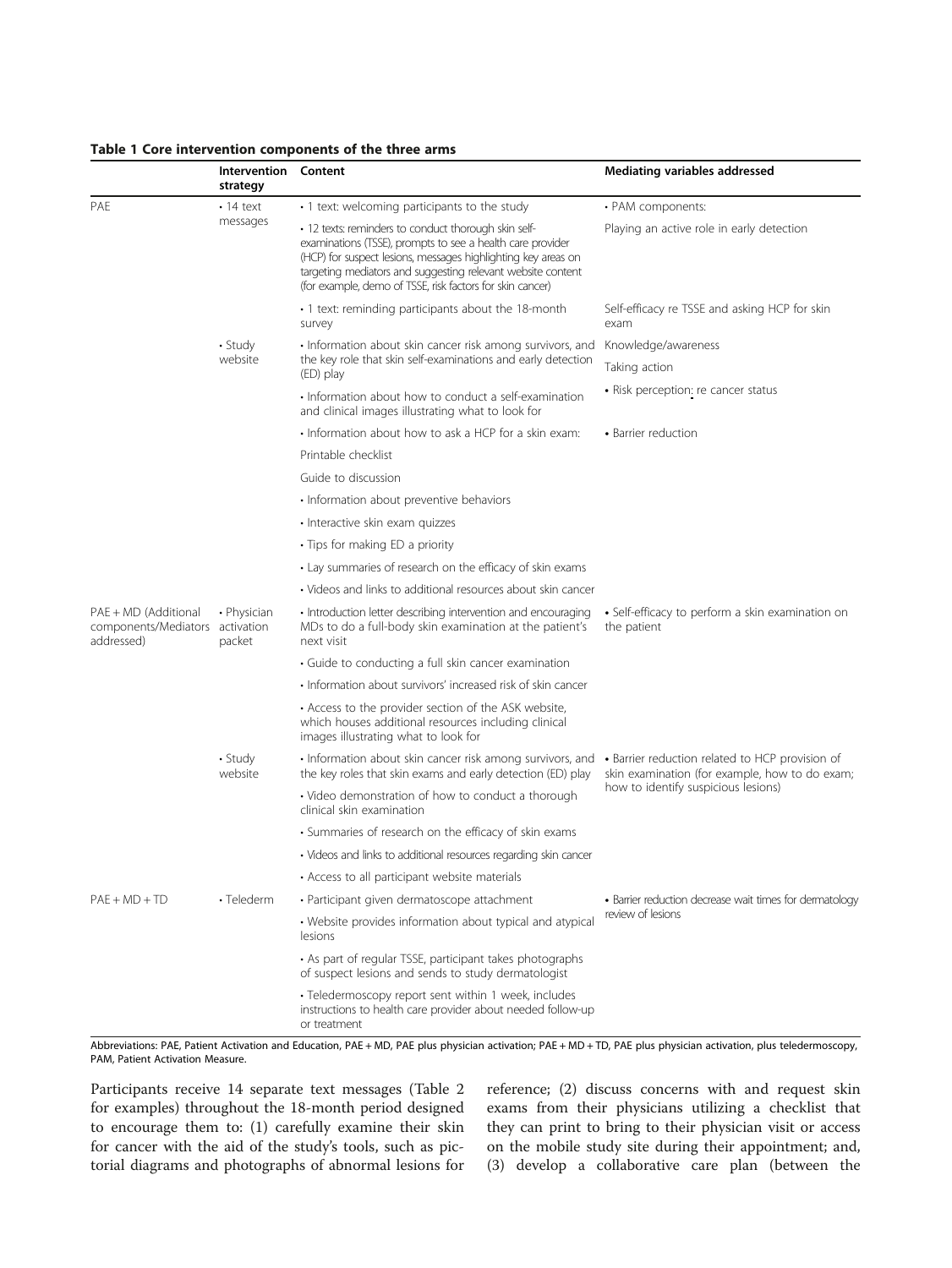| Type of message     | Message content                                                                                                                |  |  |
|---------------------|--------------------------------------------------------------------------------------------------------------------------------|--|--|
| Early detection     | ASK! Your past radiation treatment increases your skin cancer risk. Checking your skin monthly and asking for a Dr.'s exam     |  |  |
| Physician exam      | are vital to catch & treat it early.                                                                                           |  |  |
| Early detection     | ASK! Your doctor is more likely to examine your skin if they know of your skin cancer risk. Here's how to ask for an exam &    |  |  |
| Physician exam      | an appt checklist: bit.ly/                                                                                                     |  |  |
| Early detection     | ASK! If your doctor refers you to a dermatologist or other doctor for a mole or area of concern on your skin, follow-up right  |  |  |
| Physician exam      | away! Here's why: bit.ly/                                                                                                      |  |  |
| Early detection     | The ABCDE rule will help you find unusual moles during your monthly skin self-check. More on the ABCDE rule & pictures         |  |  |
| Website/Educational | plus watch a video: bit.ly/                                                                                                    |  |  |
| Early detection     | ASK! Melanoma, the most serious form of skin cancer, "writes its message in the skin for all to see". Check yourself regularly |  |  |
| Educational         | for anything unusual & follow up!                                                                                              |  |  |
| Early detection     | Thanks for being a part of ASK! Do a total skin check monthly-carefully looking at your skin from head to toe and front to     |  |  |
| Website             | back. Here's how: bit.ly/                                                                                                      |  |  |
| Early detection     | ASK! Skin cancer can grow from existing moles and damaged skin. Get to know your skin. Check for any changes, You'll get       |  |  |
| Website/Educational | better each time. Tips: bit.lv/                                                                                                |  |  |

<span id="page-5-0"></span>Table 2 Select text messages sent to participants over the 12-month study and follow-up period

physician and participant) including common responsibility for monitoring and quickly following up on new and changing moles and lesions.

Arm 2: Patient Activation and Education plus physician activation

In addition to the PAE elements, participants' physicians are mailed physician activation materials. The goal of the physician activation intervention is to increase provider knowledge about the importance of early detection for survivors, with a particular focus on this specific population, motivate these providers to educate and screen patients, and to provide them with the skills and confidence needed to perform clinical examinations. Provider intervention materials include: (1) an introduction letter describing the intervention and examination recommendations; (2) information about increased risk of skin cancer for adult survivors treated with radiation and the role of primary care in early detection and treatment; (3) instructions on how to conduct a full skin cancer examination; and, (4) access to the study website, with specific information for health care professionals that contains resources and images to assist in conducting skin exams and identifying potential skin cancers. Providers are also given access to the new webbased curriculum guide developed by the INFORMED study of skin screening for primary care physicians [\[46,47](#page-10-0)]. Physicians are provided with a study 1-800 number should they have questions regarding the examination or follow-up care or need help ensuring an expedited referral to a dermatologist from the American Academy of Dermatology.

## Arm 3: Patient Activation and Education plus physician activation and teledermoscopy

In addition to PAE + MD, Arm 3 participants receive a dermatoscope that permits acquisition of dermoscopic images through the participant's smartphone camera and instructional materials for use of this attachment including a customized instructional video. Participants can take high-resolution photographs of suspect moles or lesions and upload these photos via a secure web portal for review by the study dermatologist. Participants are instructed to ask significant others to take photographs of back-of-body lesions. A letter with the results of the assessment of submitted photographs to the study website will be sent to the participant's identified physician encouraging the physicians to emphasize the importance of monthly self-examinations and encouraging referral to a dermatologist for a clinical examination, if necessary. Participants are informed that they must contact their physicians to receive dermoscopy reports. Participants have access to teledermoscopy for 12 months after enrollment.

The study staff, in cooperation with 3Gen, the manufacturer of the DermLite, developed written and video instructional materials to assist participants in effectively using the DermLite attachment and ensuring proper upload of photographs taken to be reviewed by the study dermatologist. The DermLite (Figure [2](#page-6-0)) is a portable dermatoscope that can be attached to smartphones and tablets and is primarily used for the examination of suspicious skin lesions. It consists of a magnification lens and light-emitting diode (LED) lighting that allows highquality visualization of subsurface skin structures that are not typically visible to the naked eye. Advantages of this technology are that it can facilitate detection of skin cancers in the early stages of development and offers the possibility of increased convenience for both physicians and patients as it has the potential to be performed by the patient and sent remotely to a physician specialist. Print and online materials provided for Arm 3 participants include step-by-step instructions regarding the use of the DermLite, troubleshooting tips, and detailed instructions about uploading photos via the study website.

Another key element of the study is the development of the photo repository where participants in the PAE + MD + TD arm will upload DermLite photographs for review. Images can be uploaded from participants' phones/ tablets or the study website. When participants upload a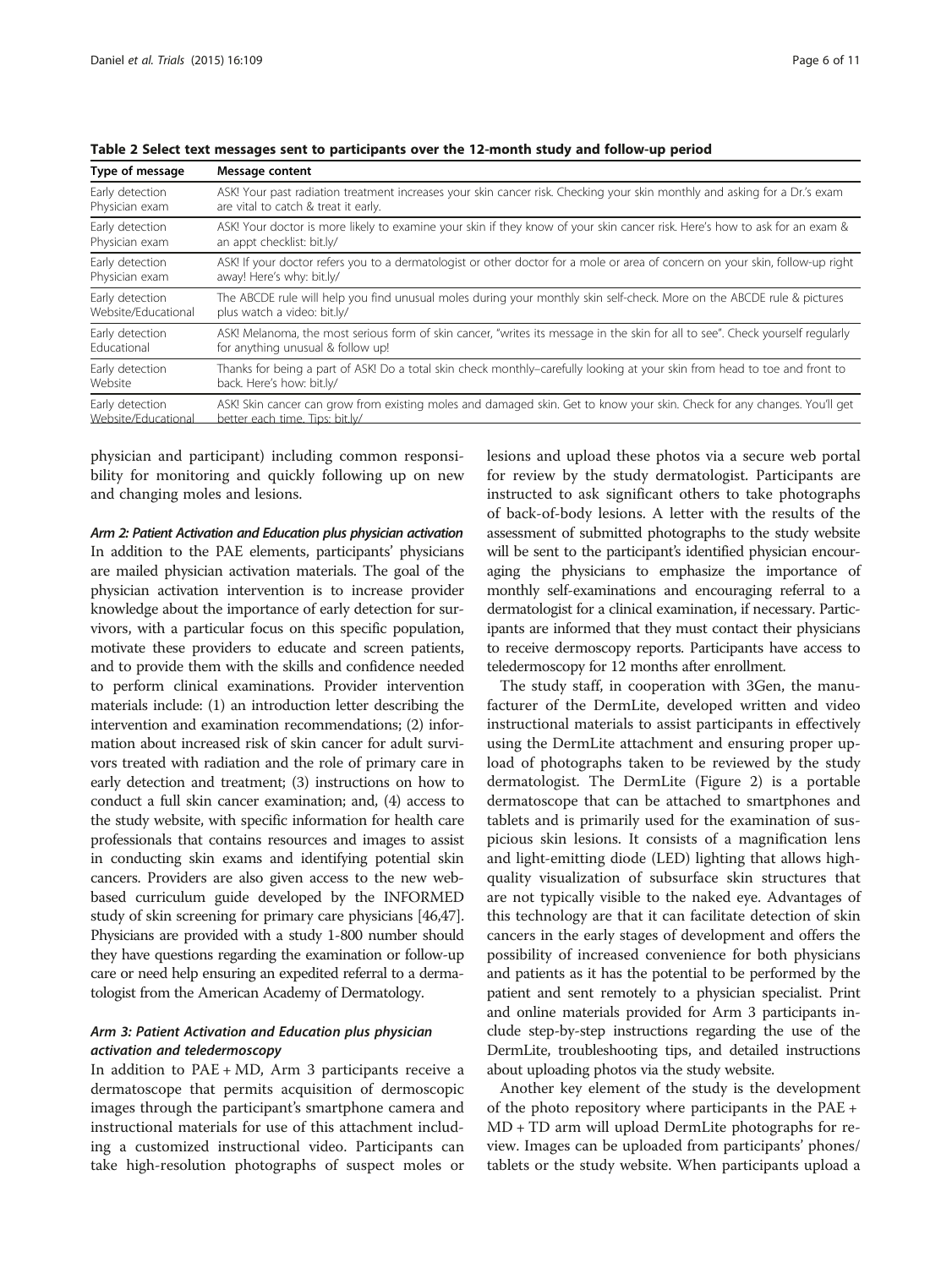<span id="page-6-0"></span>

photograph to the repository, they are asked a series of questions including: (1) date the photo was taken, (2) if they had previously submitted a photo of that particular mole, mark or spot, (3) location of the mole, mark, or spot (with a drop down menu of options to select from), and, (4) symptoms of the mole, mark or spot (with a drop down menu of options to select from). The photos will be reviewed by study staff to ensure acceptable quality and content before they are sent to the study dermatologist. The photographs will be reviewed by the study dermatologist and an individualized report and status will be generated for each photograph (for example, (a) morphology is suggestive of a benign lesion; (b) morphology is indeterminate and management will require evaluation and follow-up with a physician; (c) lesion has morphologic features suggestive of malignancy; and, (d) image is of insufficient quality - photograph needs to be retaken). The report will be sent to the corresponding participant's physician. The participant will be instructed to contact his or her identified physician to receive the teledermoscopy report and to discuss follow-up measures.

## Tracking and follow-up

All participants will utilize a unique username and password to access the website. We are able to collect data on participants' paths through the site, the amount of time spent on each page, total session time, and use of various components. Analytic software will be used to track aggregate website statistics. Participants will also be asked on the 12- and 18-month surveys to report their use of and experiences with the website. Study staff will utilize the photo repository database to track the number of photographs sent per participant as well as the time interval from the date the photograph was sent to the date that a report was processed. Additionally, on the 12- and 18-month surveys, participants will be asked if they brought the appointment checklist to their physician visits and the frequency with which they examined

their skin, but found lesions of little concern, and chose not to use teledermoscopy (PAE + MD + TD arm only).

## Outcomes and measurements Thorough skin self-examination (TSSE)

Self-report of TSSE has been validated [\[22](#page-9-0)[,48\]](#page-10-0), and as an outcome will be defined as performing at least one TSSE during the 2 months prior to the 12- and 18-month follow-up assessments. Participants will be asked how often in the prior 2 months they had performed a TSSE and if, in the 2 months prior to survey completion, they carefully examined each of 9 areas of the body ('the front of your body from the waist up', 'the front of your thighs and legs', 'the bottom of your feet', 'your calves', 'the backs of your thighs', 'your buttocks', 'the lower parts of your back', 'your upper back', and 'your scalp') [\[22](#page-9-0)[,48](#page-10-0)]. Those who respond 'yes' to each of these nine questions will be considered to have performed TSSE.

#### Physician skin cancer examination

Completion of a physician skin exam will be assessed at baseline, 12 months, and 18 months by participant report and chart review. At each assessment time point, participants will be asked: 'During the past 12 months, has your regular health care provider or your dermatologist carefully examined your whole body for any sign of skin cancer', and whether the examination took place during a routinely scheduled visit or was prompted by a request from the participant. Participants' self-report will be corroborated via chart review using a standard form submitted to the provider to assess each of the following: a skin examination has been performed, a skin self-exam has been recommended, and completion of a follow-up visit and the date for such a visit has been reported. Physician offices will be incentivized a total of \$25.00 for review of the participant's medical record related to the skin exam to be completed after the participant completes his/her 18-month survey.

## Reduced time interval

We used the following assumptions from the literature: mean wait time (time between call for appointment and actual appointment) of 38.2 days  $(95\% \text{ CI} = (35.4, 41.0))$ [[49\]](#page-10-0). Based on the proportion of individuals with atypical moles and changing moles, we assume that for each of the study groups, there will be an estimated 60 to 75 participants per 267 in each group who will seek care from their primary physician or dermatologist in the 18 month period for a suspect skin lesion. A clinically significant improvement in reduction of time between the first finding of a suspect lesion and diagnostic visit would be between 14 and 21 days.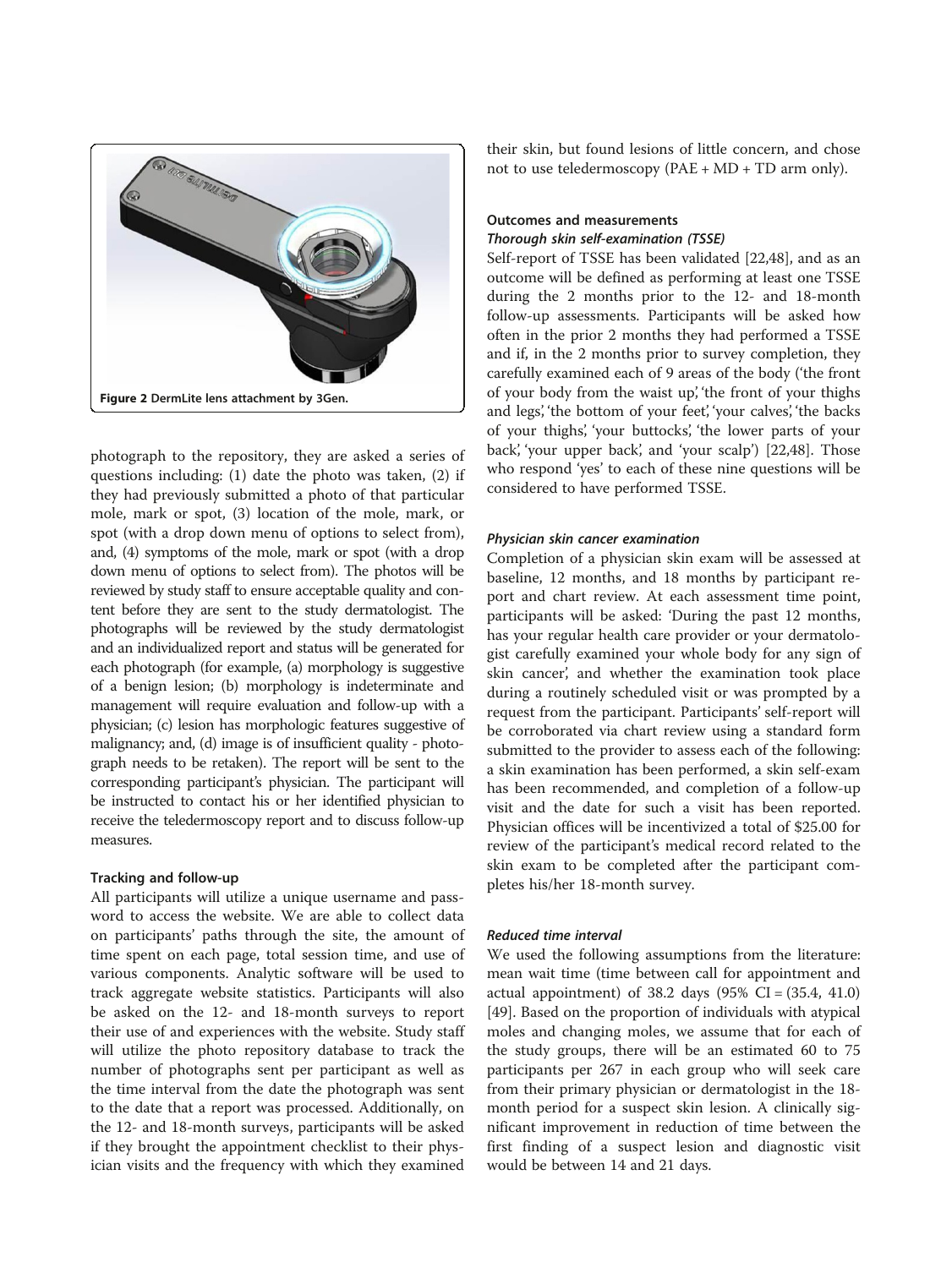#### Mediating variables

We will also examine the impact of the intervention on key mediating variables hypothesized to be related to behavior change, including: risk perception related to one's prior cancer status and risk of skin cancer, self-efficacy to perform a TSSE and to ask a physician to perform a complete skin examination, barriers (such as not knowing what types of moles or lesions to look for), demographics, skin cancer risk factors, skin cancer knowledge, attitudes toward TSSE, and detection awareness of basic warning signs of melanoma and BCCs [\[48,50-52\]](#page-10-0). In addition, we will test for interactions between these variables and the PAM, looking at subscales for risk perception, selfefficacy, barriers, and awareness [[53\]](#page-10-0).

#### Economic impact measures

To estimate the economic impact of the intervention, at each assessment, we will examine participants' visits with primary care providers and dermatologists, diagnostic procedures including biopsies and imaging, and treatment for newly-diagnosed skin conditions. This selfreported information will be verified and supplemented by data collected in chart reviews. We will use Medicare's Direct Practice Expense and Resource Based Relative Value Scale (RBRVS) to estimate average unit costs for physician and laboratory services. A range of unit cost estimates will be evaluated in sensitivity analysis.

Our assessment of the downstream costs of the intervention, as well as the cost of the intervention itself, will allow performance of a limited cost-effectiveness analysis. We will estimate the cost per additional full-body skin cancer exam completed and the cost per additional skin cancer case detected, comparing the three intervention arms. The economic impact of the intervention will be evaluated using standard incremental cost-effectiveness analysis methods, and sensitivity analysis will be used to assess the impact of assumptions and uncertainty on results and conclusions [[54,55\]](#page-10-0).

## Power calculations

Sample size considerations are based on an equal allocation of participants to intervention arms. Our primary outcome focuses on increases in both physician screening and skin self-examination; the prevalence of screening and expected effect sizes are derived from rates of physician screening in the CCSS population [[32,56](#page-10-0)]. Similar increases for self-screening were found in a trial focused on skin self-examination amongst the siblings of melanoma patients conducted by Geller and Emmons [\[50\]](#page-10-0). Assuming that baseline physician screening rates are 30% across all randomization groups, a 10 to 15% increase in physician screening rates would be considered a clinically significant improvement. Based on an estimated 25% attrition rate by month 18, we propose recruiting 801 subjects who will be evenly divided across the 3 intervention groups. Using a main effects model, the design has at least 80% power to detect a 15% difference across any of the arms even if one takes a conservative 0.025 threshold for statistical significance. This is based on a 2-degree of freedom chi-squared test with  $n = 200$  in each arm, assuming the screening rate in the PAE arm is 30% and at least one of the other arms is 15% higher. The actual power in this scenario is 85%. We will use a conservative 0.025 threshold to account for multiple comparisons.

In the unexpected case that the PAE-alone arm is found to be superior to the other 2 arms, we will have a number of mechanisms in place to study this from our baseline, 12- and 18-month surveys. In particular, we will be asking many questions on physician screening of the participants in all three conditions. It could be that participants are deterred by added involvement of their physicians, although the literature shows that physician prompts are some of the greatest influences in increasing screening behaviors. We will also have a series of questions specific to Arm 3 participants to test if there has been any part of the addition of the technology component that was off-putting (for example, some participants who are either overwhelmed, do not understand how to utilize it, or perhaps do not trust the transmission of their personal health information).

#### **Discussion**

Focus on the long-term health outcomes of survivors of childhood cancer is of vital public health significance, as their 5-year survival rates now exceed 80%. Survivors treated with radiation therapy are currently at increased risk of developing both melanoma and basal cell carcinoma; incidence of squamous cell carcinoma may also emerge as the population ages. In theory, early detection can save lives and reduce morbidity, in practice though, screening rates are sub-optimal [\[32,56\]](#page-10-0). Less than optimal screening rates may be driven by lack of awareness of risk and lack of knowledge of how to conduct skin examinations by patients and physicians alike. The ASK study will address many of these barriers by providing educational and motivational information for both survivors and physicians regarding skin examinations, prompts via text messaging for survivors, and print and online resources for patients and providers. Equally important, we will attempt to narrow the interval from first detection of suspected skin cancer to treatment through the added dimension of teledermoscopy, which provides highly accurate preliminary information about the morphology of a lesion and can, in turn, lead to expedited care if needed.

There are a number of potential limitations, including recall bias and social desirability bias, specific to one of the three study conditions. Although it is highly unlikely that PAE alone or PAE with added interventions would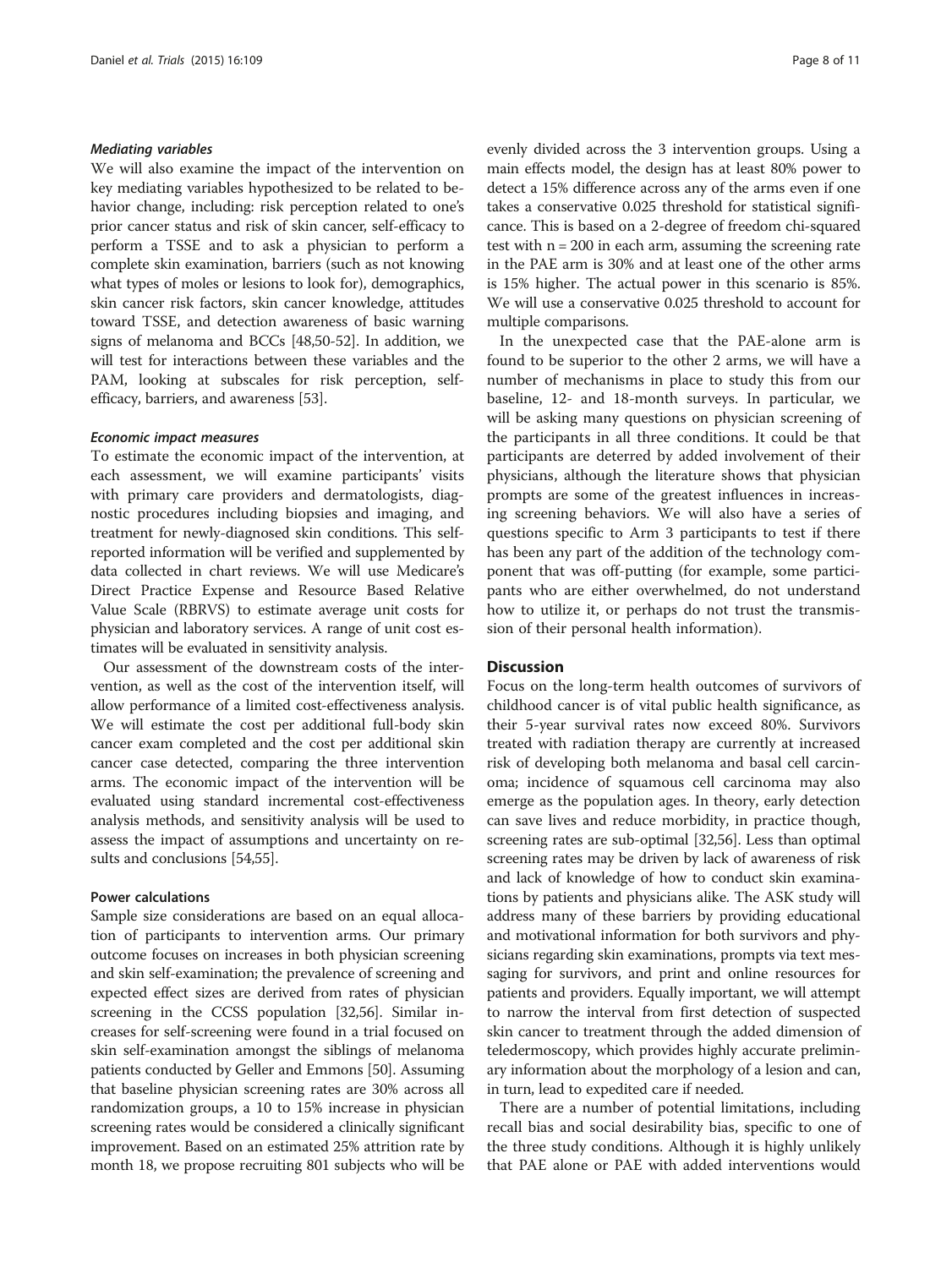cause worse outcomes than standard-of-care, because there is not a control group with no PAE, the study will not be able to detect such potential outcomes. In addition, social desirability may incline some participants to answer questions in a way that they think will be considered favorable by others. For example, if participants see that study researchers promote monthly skin selfchecks, some may over report this behavior to appear more compliant with the expectations and desires of the researchers. Potentially over reporting positive behavior and/or under reporting negative behavior could bias the data and lead to inaccurate conclusions. However, consideration was given to ensure that questions and response options were not phrased in a way that would incline participants to choose a response because they felt it was 'correct'. Another possible limitation is that the study staff will not observe participant performance of skin self-examination; therefore, the accuracy of these exams will not be able to be validated. The same is true regarding the accuracy and thoroughness of physician skin exam reports although documentation of screening will be verified through chart review. However, we have provided numerous resources to instruct and guide both participants and physicians regarding how to perform thorough, accurate skin examinations in several mediums (for example, written instructions, step-by-step guides with illustrations, and video tutorials). An additional potential limitation is that physicians may perform clinical skin examinations but may not document them in their patients' charts, resulting in underreporting of clinical skin exams.

There are many strengths to the current study, particularly regarding the use of innovative technology and methods. First, we are targeting the three primary factors needed to result in reduced risk of serious skin cancers: (1) patient skin self-examinations; (2) physician full-body skin exams; and (3) rapid access to dermatologist evaluation of worrisome lesions. Second, we are focusing on both patient activation, a very important but not previously studied component of increasing skin cancer early detection, as well as activating patients' primary physicians to conduct skin exams while providing them with the educational information needed to do so effectively. Third, we are providing a subset of study participants with a dermatoscope that easily attaches to a variety of smartphones or tablets to provide high-quality photographs of suspect lesions that will maximize the quality of teledermoscopy and increase access to evaluation. Because this technology is rapidly evolving, it is likely that the cost of such devices will continue to decrease and become increasingly available to the general population. Finally, this study has been designed as a comparative effectiveness trial, which will isolate the effects of adding specific components to the patient activation

intervention. The inclusion of an economic component is just one reason to call this study a comparativeeffectiveness trial. We strongly considered employing a true control group that would receive no website education or text messages. Upon much reflection though, it was felt that the inclusion of such activities could be at once effective, easy to implement, and have a broad reach.

Having such information from patients in the PAE group aligns with basic principles of comparative effectiveness research that is 'designed to inform health care decisions to prevent, diagnose and treat health conditions by providing evidence of the effectiveness, benefits, and harms of various treatment options generated from research studies comparing multiple ways to deliver health care' [[57,58](#page-10-0)], all key features of the current study. In addition, this study intends to translate and disseminate research findings to diverse stakeholders at its conclusion to inform patients, providers, and decision-makers about which interventions are most effective for patients under specific circumstances, another key feature of comparative effectiveness trials [\[57\]](#page-10-0). This study represents the first attempt that we are aware of to employ disseminable and scalable technologies to activate high-risk patients to examine their skin for cancer, seek physician exams, and obtain expedited treatment.

It is anticipated that results from this intervention will have important implications for childhood cancer survivors and other high-risk populations, including organ transplant recipients (>225,000 recipients) and first-degree relatives of melanoma patients (>2 million Americans), all of whom share strong deficits in skin self-examinations and receipt of physician examinations for skin cancer [[50](#page-10-0),[59](#page-10-0)-[62](#page-10-0)].

## Trial status

We have not completed patient recruitment at the time of submission.

#### Abbreviations

ABCDE: Asymmetry, Border, Color, Diameter, Evolution; ASK: Advancing Survivors' Knowledge; BCC: basal cell carcinoma; CCSS: Childhood Cancer Survivor Study; ED: Early Detection; HCP: Health Care Provider; HIPAA: Health Insurance Portability and Accountability Act; FU5: Childhood Cancer Survivor Study Follow-Up 5 survey; LED: light-emitting diode; PAE: Patient Activation and Education; PAE + MD: Patient Activation and Education plus physician activation; PAE + MD + TD: Patient Activation and Education plus physician activation, plus teledermoscopy; PAM: Patient Activation Measure; RBRVS: Resource Based Relative Value Scale; TSSE: thorough skin self-examination; US: United States.

#### Competing interests

The authors declare that they have no competing interests.

#### Authors' contributions

ACG, KME, ACM, AAM, and SWD conceived of the study and design. ACG, RRK, KMS, KME, GTA, and LLR created and edited the study protocol utilized in this manuscript. EBE developed the cost-benefit analysis measures and analysis. AJM, RRK, JAD, CLD, and ACG designed the recruitment protocol. KMS and CC coordinated and led development of intervention materials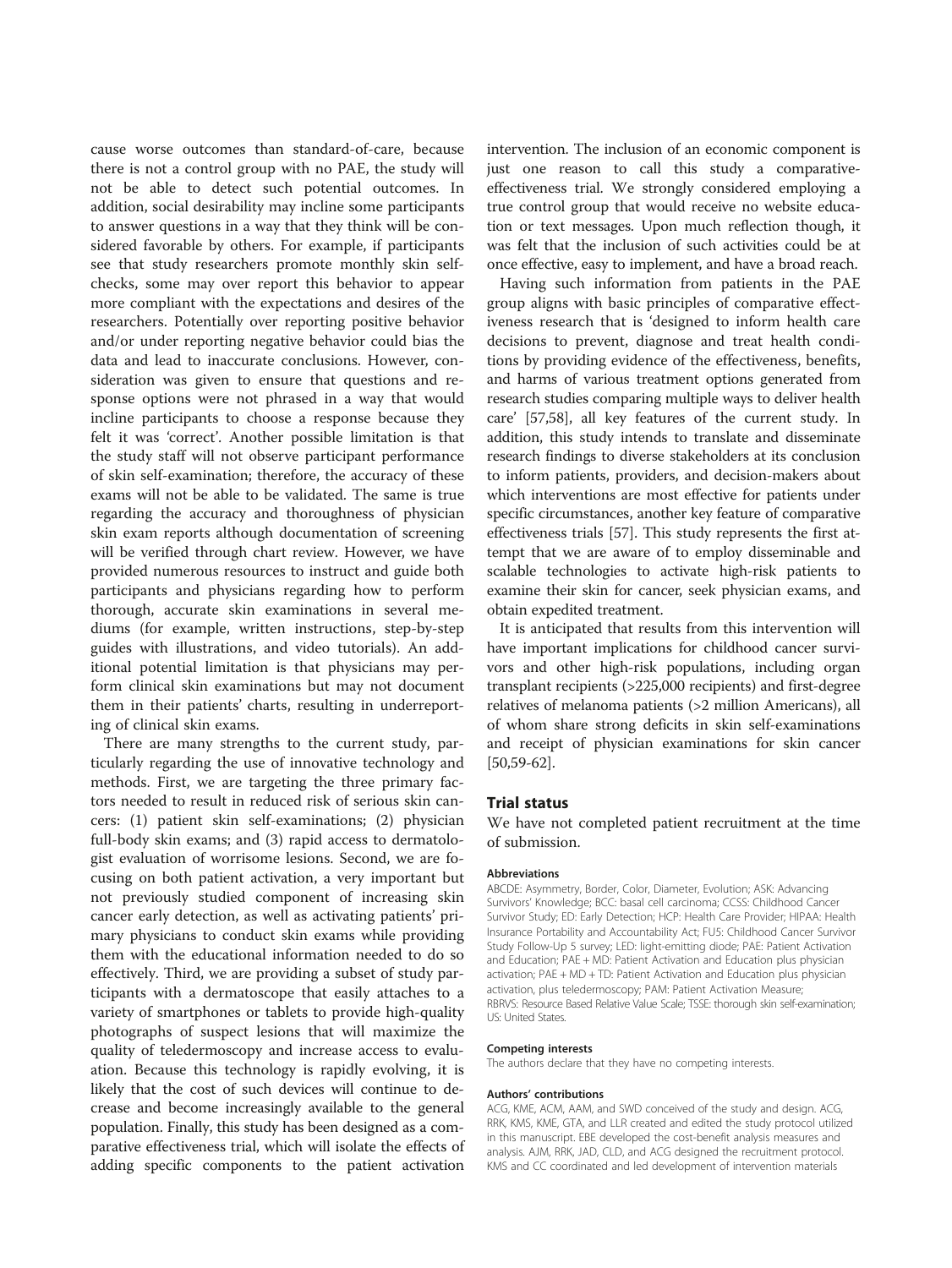<span id="page-9-0"></span>(print and web). SJH designed the statistical analyses and is the Study Biostatistician. ACG is the Principal Investigator, RRK is the Program Director, JAD is the Project Manager, and AAM is the Study Dermatologist. CLD, RRK, JAD, and ACG drafted the manuscript. All authors read and approved the final manuscript.

#### Acknowledgements

This study is funded by NCI grant R01 CA175231 (A Geller, Principal Investigator, Reducing Skin Cancer Risk among Childhood Cancer Survivors, 2013 to 2018). This work was supported by the National Cancer Institute (CA55727, GT Armstrong, Principal Investigator). Support to St. Jude Children's Research Hospital also provided by the Cancer Center Support (CORE) grant (CA21765, R Gilbertson, Principal Investigator) and the American Lebanese-Syrian Associated Charities (ALSAC). The first author is supported by NCI grant R25 CA057711 (G Sorensen, Principal Investigator). We thank Dana-Farber/Harvard Cancer Center in Boston, MA for the services of the Health Communication Core ([www.healthcommcore.org\)](http://www.healthcommcore.org), which provided assistance with planning, writing, designing, and developing the print and online components of the study materials. Dana-Farber/Harvard Cancer Center is supported in part by an NCI Cancer Center Support Grant # NIH 5 P30 CA06516.

#### Author details

<sup>1</sup>Department of Social and Behavioral Sciences, Harvard TH Chan School of Public Health, 677 Huntington Avenue, Kresge 718, 02115-6028 Boston, MA, USA. <sup>2</sup>Department of Epidemiology and Cancer Control, St. Jude Children's Research Hospital, 262 Danny Thomas Place, MS 735, 38105-3678 Memphis, TN, USA. <sup>3</sup>Department of Medical Oncology, Dana-Farber Cancer Institute, 450 Brookline Ave, LW601, 02215-5450 Boston, MA, USA. <sup>4</sup>Department of Population Sciences, Dana-Farber Cancer Institute, 450 Brookline Avenue, 02215-5450 Boston, MA, USA. <sup>5</sup>Department of Biostatistics, Harvard TH Chan School of Public Health, 655 Huntington Avenue, Bldg 2, Rm 451, 02115-6009 Boston, MA, USA. <sup>6</sup>Department of Pediatrics, Emory University, Emory Children's Center, 2015 Uppergate Drive, 4th floor, 30322-1014 Atlanta, GA, USA. <sup>7</sup>Kaiser Permanente, 1800 Harrison Street, 16th Floor, #161R03, 94612-3463 Oakland, CA, USA. <sup>8</sup>Memorial-Sloan Kettering Cancer Center, 1275 York Ave, 10065-6007 New York, NY, USA. <sup>9</sup>Department of Epidemiology and Biostatistics, Memorial Sloan-Kettering Cancer Center, 1275 York Avenue, Box 44, 10065-6007 New York, NY, USA. 10Department of Medicine, Memorial Sloan-Kettering Cancer Center, 160 East 53rd St, 2nd Floor, 10022-5243 New York, NY, USA.

#### Received: 5 December 2014 Accepted: 5 March 2015 Published online: 24 March 2015

#### References

- 1. SEER Cancer Statistics Review. 1975–2010. [http://seer.cancer.gov/csr/](http://seer.cancer.gov/csr/1975_2010/) [1975\\_2010/](http://seer.cancer.gov/csr/1975_2010/). Accessed 10 November 2014.
- 2. Robison LL, Hudson MM. Survivors of childhood and adolescent cancer: life-long risks and responsibilities. Nat Rev Cancer. 2014;14:61–70.
- 3. Oeffinger KC, Mertens AC, Sklar CA, Kawashima T, Hudson MM, Meadows AT, et al. Chronic health conditions in adult survivors of childhood cancer. N Engl J Med. 2006;355:1572–82.
- 4. Hudson MM, Ness KK, Gurney JG, Mulrooney DA, Chemaitilly W, Krull KR, et al. Clinical ascertainment of health outcomes among adults treated for childhood cancer. JAMA. 2013;309:2371–81.
- Landier W, Bhatia S, Eshelman DA, Forte KJ, Sweeney T, Hester AL, et al. Development of risk-based guidelines for pediatric cancer survivors: the Children's Oncology Group Long-Term Follow-Up Guidelines from the Children's Oncology Group Late Effects Committee and Nursing Discipline. J Clin Oncol. 2004;22:4979–90.
- 6. Diller L, Chow EJ, Gurney JG, Hudson MM, Kadin-Lottick NS, Kawashima TI, et al. Chronic disease in the Childhood Cancer Survivor Study cohort: a review of published findings. J Clin Oncol. 2009;27:2339–55.
- 7. Armstrong GT, Stovall M, Robison LL. Long-term effects of radiation exposure among adult survivors of childhood cancer: results from the childhood cancer survivor study. Radiat Res. 2010;174:840–50.
- 8. Friedman DL, Whitton J, Leisenring W, Mertens AC, Hammond S, Stovall M, et al. Subsequent neoplasms in 5-year survivors of childhood cancer: the Childhood Cancer Survivor Study. J Natl Cancer Inst. 2010;102:1083–95.
- Reulen RC, Frobisher C, Winter DL, Kelly J, Lancashire ER, Stiller CA, et al. Long-term risks of subsequent primary neoplasms among survivors of childhood cancer. JAMA. 2011;305:2311–9.
- 10. Olsen JH, Moller T, Anderson H, Langmark F, Sankila R, Tryggvadottir L, et al. Lifelong cancer incidence in 47,697 patients treated for childhood cancer in the Nordic countries. J Natl Cancer Inst. 2009;101:806–13.
- 11. Reulen RC, Winter DL, Lancashire ER, Zeegers MP, Jenney ME, Walters SJ, et al. Health-status of adult survivors of childhood cancer: a large-scale population-based study from the British Childhood Cancer Survivor Study. Int J Cancer. 2007;121:633–40.
- 12. Perkins JL, Liu Y, Mitby PA, Neglia JP, Hammond S, Stovall M, et al. Nonmelanoma skin cancer in survivors of childhood and adolescent cancer: a report from the childhood cancer survivor study. J Clin Oncol. 2005;23:3733–41.
- 13. Meadows AT, Friedman DL, Neglia JP, Mertens AC, Donaldson SS, Stovall M, et al. Second neoplasms in survivors of childhood cancer: findings from the Childhood Cancer Survivor Study cohort. J Clin Oncol. 2009;27:2356–62.
- 14. Watt TC, Inskip PD, Stratton K, Smith SA, Kry SF, Sigurdson AJ, et al. Radiation-related risk of basal cell carcinoma: a report from the Childhood Cancer Survivor Study. J Natl Cancer Inst. 2012;104:1240–50.
- 15. Pappo AS, Armstrong GT, Liu W, Srivastava DK, McDonald A, Leisenring WM, et al. Melanoma as a subsequent neoplasm in adult survivors of childhood cancer: a report from the childhood cancer survivor study. Pediatr Blood Cancer. 2013;60:461–6.
- 16. Mertens ALW, Mitby P, Hammond S, Perkins J, Robison L, Hudson M, et al. Sun sensitivity, sun exposure and risk of skin cancer in a cohort of adult survivors of childhood and adolescent cancer. A report from the Childhood Cancer Survivor Study. In: 10th International Conference on Long-Term Complications of Treatment of Children & Adolescents for Cancer. 2008.
- 17. Alam M, Goldberg LH, Silapunt S, Gardner ES, Strom SS, Rademaker AW, et al. Delayed treatment and continued growth of nonmelanoma skin cancer. J Am Acad Dermatol. 2011;64:839–48.
- 18. Kricker A, Armstrong B, Hansen V, Watson A, Singh-Khaira G, Lecathelinais C, et al. Basal cell carcinoma and squamous cell carcinoma growth rates and determinants of size in community patients. J Am Acad Dermatol. 2014;70:456–64.
- 19. Late Effects of Treatment for Childhood Cancer (PDQ®). [http://www.cancer.](http://www.cancer.gov/cancertopics/pdq/treatment/lateeffects/Patient/page2) [gov/cancertopics/pdq/treatment/lateeffects/Patient/page2.](http://www.cancer.gov/cancertopics/pdq/treatment/lateeffects/Patient/page2) Accessed 10 November 2014.
- 20. Long-Term Follow-Up Guidelines for Survivors of Childhood, Adolescent, and Young Adult Cancers, Version 3.0. [http://www.survivorshipguidelines.](http://www.survivorshipguidelines.org) [org](http://www.survivorshipguidelines.org). Accessed 5 November 2014.
- 21. Geller AC, Swetter SM, Brooks K, Demierre MF, Yaroch AL. Screening, early detection, and trends for melanoma: current status (2000–2006) and future directions. J Am Acad Dermatol. 2007;57:555–72. quiz 573–556.
- 22. Weinstock MA, Martin RA, Risica PM, Berwick M, Lasater T, Rakowski W, et al. Thorough skin examination for the early detection of melanoma. Am J Prev Med. 1999;17:169–75.
- 23. Koh HK, Miller DR, Geller AC, Clapp RW, Mercer MB, Lew RA. Who discovers melanoma? Patterns from a population-based survey. J Am Acad Dermatol. 1992;26:914–9.
- 24. Mayer JE, Swetter SM, Fu T, Geller AC. Screening, early detection, education, and trends for melanoma: current status (2007–2013) and future directions: Part I. Epidemiology, high-risk groups, clinical strategies, and diagnostic technology. J Am Acad Dermatol. 2014;71:599. e591–12. quiz 610, 599.e512.
- 25. Mayer JE, Swetter SM, Fu T, Geller AC. Screening, early detection, education, and trends for melanoma: current status (2007–2013) and future directions: Part II. Screening, education, and future directions. J Am Acad Dermatol. 2014;71:611. e611–0. quiz 621–612.
- 26. Berwick M, Begg CB, Fine JA, Roush GC, Barnhill RL. Screening for cutaneous melanoma by skin self-examination. J Natl Cancer Inst. 1996;88:17–23.
- 27. Aitken JF, Elwood M, Baade PD, Youl P, English D. Clinical whole-body skin examination reduces the incidence of thick melanomas. Int J Cancer. 2010;126:450–8.
- 28. Katalinic A, Waldmann A, Weinstock MA, Geller AC, Eisemann N, Greinert R, et al. Does skin cancer screening save lives?: an observational study comparing trends in melanoma mortality in regions with and without screening. Cancer. 2012;118:5395–402.
- 29. SPOT Skin Cancer.<http://www.aad.org/spot-skin-cancer>. Accessed 10 November 2014.